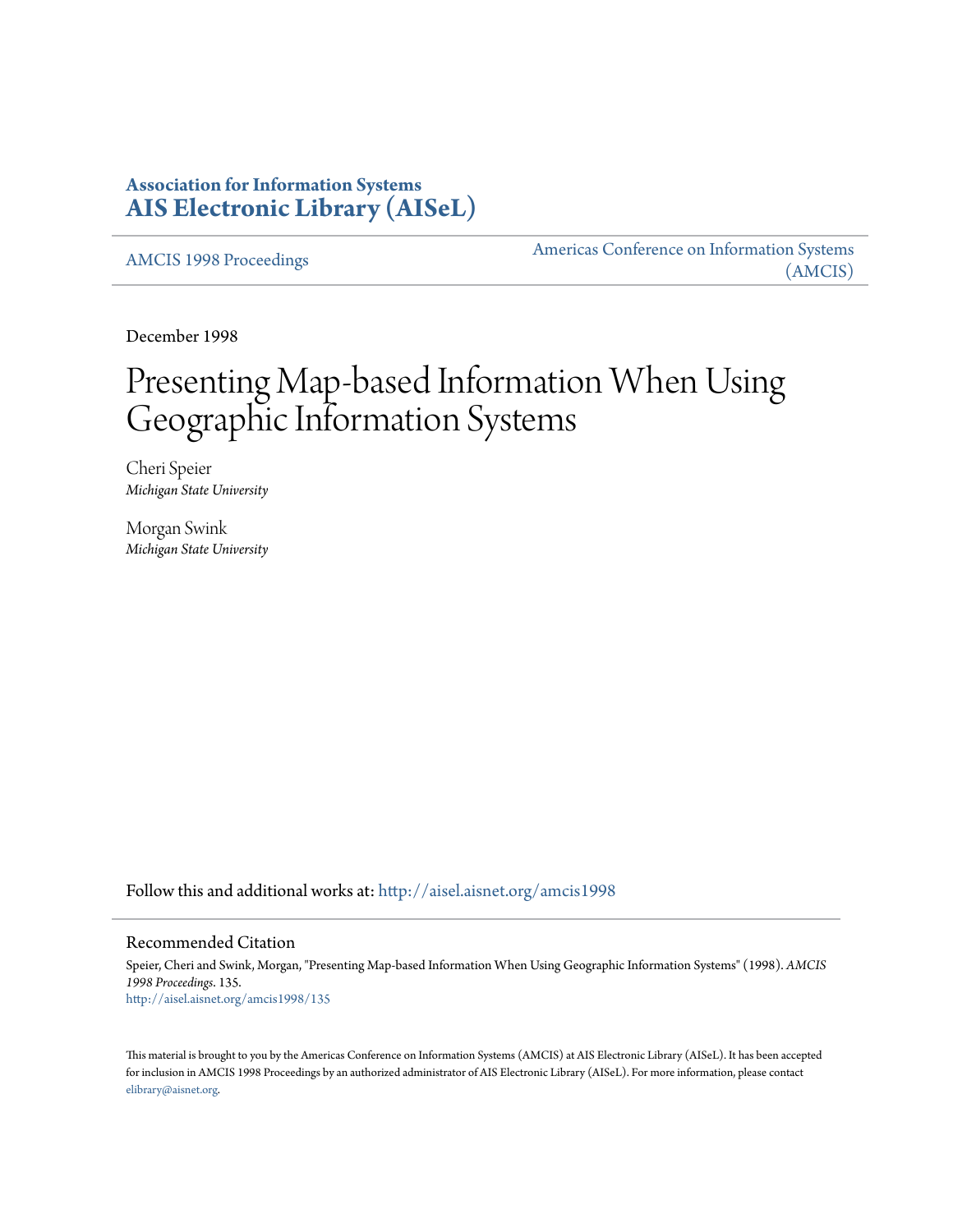# **Presenting Map-based Information When Using Geographical Information Systems**

## **Cheri Speier Morgan Swink** Michigan State University

### **Abstract**

*Geographic information systems (GIS) have taken on an increasingly important role supporting organizational decision making. The effectiveness of GIS as a decision support tool comes primarily from the visual display of data in the form of maps. When presenting information as a geographic map, the level of data aggregation used potentially affects aspects of task complexity such as information load and the potential for pattern recognition by the user. Other task attributes related to data aggregation effects include problem size, data dispersion, and users' spatial orientation skills. Results from an experiment indicate that all of these map information characteristics have significant influence on decision performance.*

#### **Introduction**

Business entities are increasingly using geographic information systems (GIS) to support organizational decision making (Payne, 1993; Wagoner and Masser, 1996). GIS is a tool for storing and displaying spatially or geographically related data (Keenan, 1997). Most GIS research to date has compared information presented in tables to that presented in maps on decision making performance (Crossland, Wynne, and Perkins, 1995; Smelcer and Carmel, 1997). However, there has been little research investigating "how" to present map-based information (Keenan, 1997; Mennecke, 1997; McMaster and Shea, 1992). Burrough (1992) suggests over 2000 combinations of factors exist influencing a map-based information display. Therefore, both GIS designers and users need to better understand how to present map-based information to improve GIS-based decision performance (Burrough, 1992).

The most challenging aspect of presenting map-based information is to manage the overall complexity inherent in such dataladen problems (McMaster and Shea, 1992). The complexity of map-based information is generated from a number of sources: number of observations, level of aggregation, spatial variability, (Burrough, 1992; McMaster and Shea, 1992). Complexity increases as these various factors interact and the features of the map become less easy to visualize (McMaster and Shea, 1992).

A key decision when presenting map-based information pertains to the level of data aggregation displayed by the map (i.e., the degree to which the data is summarized). Ideally, the modeling and presentation of data in the GIS should accurately reflect all significant operating levels relevant to the decision. However, due to the enormous size and complexity of the data supporting these decisions, decision modelers are forced to aggregate the data in ways that make decision modeling tractable given the magnitude of the data set. Prior research on data aggregation using tabular information indicates data aggregation directly influences decision quality (Barefield, 1972; Chervany and Dickson, 1974). However, the influences of data aggregation on decision processing and performance using GIS and map-based information are not well understood.

#### **Theory Development**

Complexity theory provides a useful framework for discussing decision making processes and decision effectiveness. One objective complexity measure suggests that complexity is a function of the number of distinct acts/information cues that need to be processed (Wood, 1986). Other researchers have conceptualized complexity as a function of the number of "knowledge states" possible in the task (Newell and Simon, 1972; Card, Moran, and Newell, 1983). Recent research suggests that the number of knowledge states present in geographic problems explains task difficulty to a great degree (Smelcer and Carmel, 1997).

#### *Problem Size*

One way to increase the objective complexity of map-based information is to increase the number of data points that need to be examined in order to make a decision. Several studies have shown that decision performance degrades for geographic decision making tasks as the number of decisions and knowledge states increase (Taylor and Iwanek, 1980; Crossland, Wynne, and Perkins, 1995; Swink and Robinson, 1997). The theory underpinning these findings states that increased problem size degrades decision performance due to increases in information load. Accordingly, we forward the following hypotheses.

H1a: Larger problems result in lower decision quality than smaller problems.

H1b: Larger problems result in greater decision time than smaller problems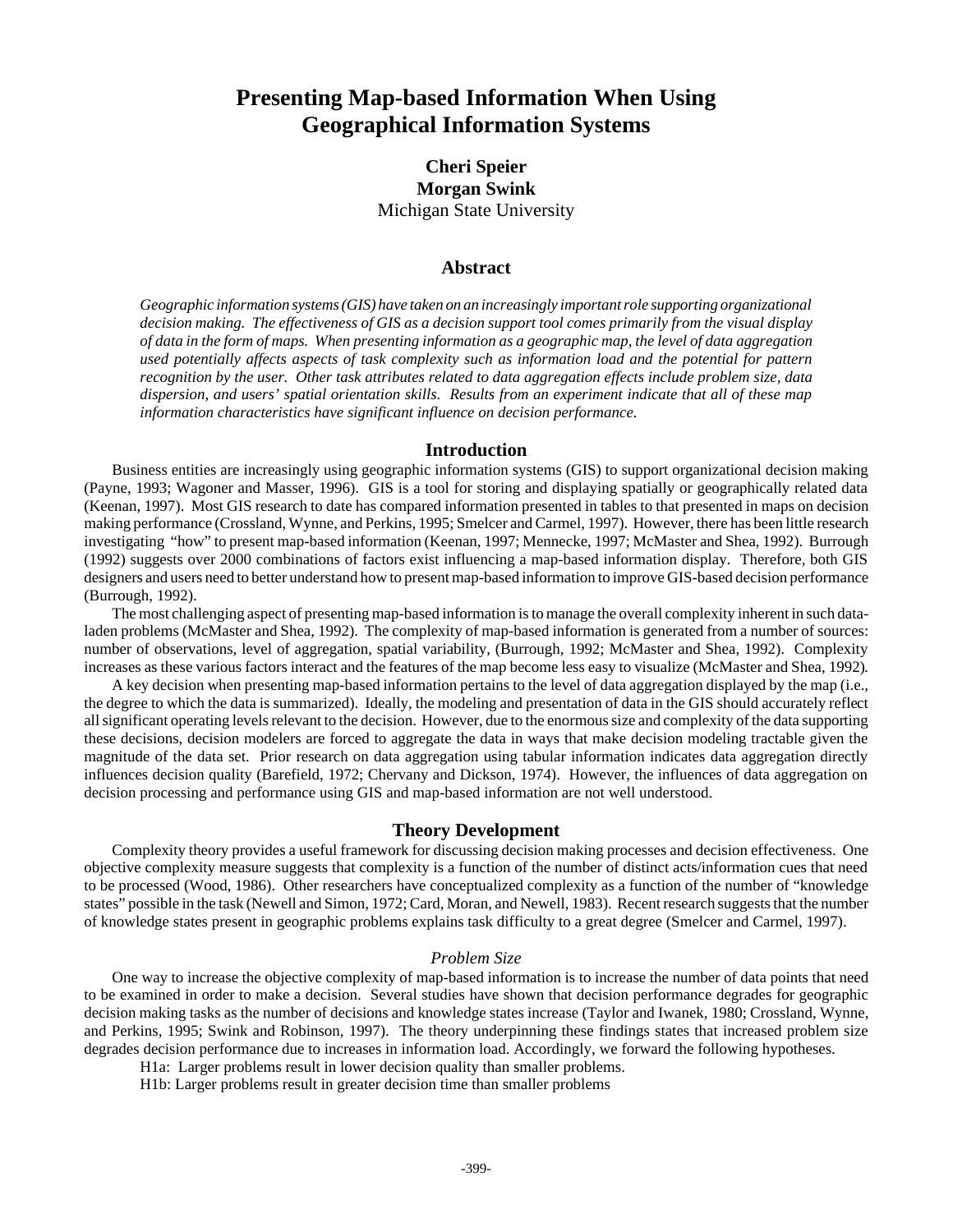#### *Data Aggregation*

For most problems solved with map-based information (with or without a GIS), it is common practice to aggregate individual data points into geographic clusters (representing customer accounts, franchise location, etc.). Aggregation reduces the scope of the problem to be formulated and the amount of data required, thereby reducing complexity.

Maps enable decision makers to use visual heuristics, reducing the number of outcome paths available for examination (i.e., reducing problem complexity) (Smelcer and Carmel, 1997). Additionally, decision makers' abilities in recognizing or establishing patterns in visual data influence performance outcomes for various types of geographic problems (Krolak, Felts, and Nelson, 1972; Scriabin and Vergin, 1975; Taylor and Iwanek, 1980). Taylor and Iwanek (1980) demonstrated that decision makers produced better solutions for facility location and transportation problems when more customer zones were included in the problems. They suggested that increasing the number of customer elements facilitated resolution by enabling decision makers to identify structures or patterns inherent within the map. This rationale led us to the following hypotheses.

H2a: Problems containing disaggregated data result in higher quality decisions than those with highly aggregated data.

H2b: Problems containing disaggregated data result in greater decision time than those with highly aggregated data.

#### *Data Dispersion*

Previous research points to the dispersion of data as a key component of problem complexity for map-based visualization problems. Taylor and Iwanek (1980) found that decision makers had the most difficulty solving facility location problems when customer demands were uniformly dispersed, containing no apparent groupings. When demand dispersion is uniform or has a very low variance, no patterns can be discerned from the data inhibiting effective decision making. Conversely, highly dispersed data should simplify problem solving by producing stronger, more recognizable patterns. Therefore, we state the following hypotheses.

H3a: Highly dispersed data results in higher decision quality than less dispersed data.

H3b: Highly dispersed data results in less decision time than less dispersed data.

#### **Research Method**

A laboratory experiment implementing a three-factor within subjects design was used to test the hypotheses. Between subjects factors included two levels of problem size and four levels of data aggregation. The within subjects factor was represented by three levels of demand dispersion. Each subject solved two facility location problems. The order in which subjects solved the problems was counterbalanced to reduce learning effects and subjects were randomly assigned to experimental treatments.

Subjects participating in the experiment were undergraduate students at a large university. Subjects volunteered and received participation points equivalent to 1% towards their course grade. Subjects were trained and had actively used the GIS to complete coursework prior to their participation in the experimental session.

#### *Problem Solving Task and GIS*

The experimental task environment consisted of a facility network design problem (Hax and Candea, 1984) requiring decision makers to determine the number and locations of facilities to open which minimized the total cost of fulfilling customer product demand. Subjects solved these problems using an interactive, menu-driven GIS representative of those used in industry and has been validated in prior research (Robinson and Swink, 1994; Swink and Robinson, 1997). The GIS unobtrusively recorded all of the user's candidate network configurations, decision times, final solution configuration, and final solution cost.

Subjects were also given documents detailing customer product demand data. The documents identified potential facility sites and provided transportation distances among customer zones and facility sites. Also provided were fixed annual facility operating costs, production cost rates, transportation rates, and demand figures for each customer zone. Geographic data was presented in the form of a map of the continental United State with potential facility sites represented on the map. In addition, each demand zone was identified and numbered; zones were shaded a to indicate the overall demand for product associated with that zone. Five different levels of shading were used to indicate the levels of demand in the various zones.

#### *Independent Variables*

The experiment included small problems operationalized as 20 potential facility sites and large problems operationalized as 40 potential facility sites. These problem sizes have been validated in prior use with DSS (Swink, 1995; Swink and Robinson, 1997).

Customer demand was represented by the demand for product required by a specific geographic zone. Clustering demand into 100 to 200 zones is common practice for warehouse location in commercial GIS (Ballou, 1994). Therefore, four levels of demand aggregation (50, 100, 200, and 400) were created

Three levels of demand dispersion were used in the experiment (low variance, medium variance, high variance). The demand dispersion based on census population figures served as the medium demand variance treatment. Initially, product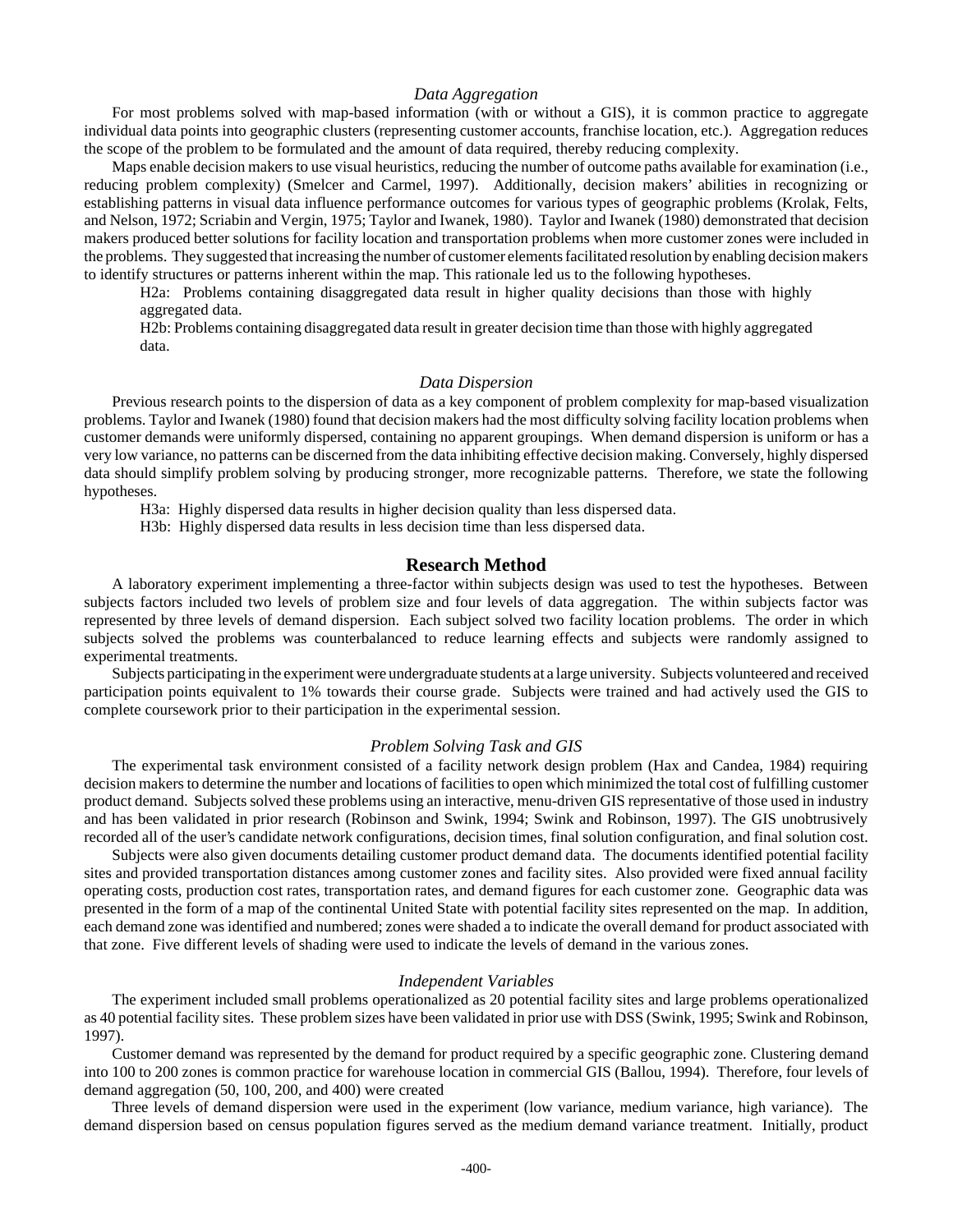demands using the population-based dispersion were determined for each of the 400 zones. The square root values of the 400 zone demands were computed and used to create the low demand variance problems. Similarly, the 400 zone population values were squared in order to produce the high variance demand problems. The demand values were summed and zones aggregated to create the 200, 100, and 50 zone problems for each of the low, medium, and high variance demand dispersions respectively.

#### *Dependent Variables*

Two measures of decision performance were evaluated in the experiment: decision quality and decision time. Projected total system operating cost is a commonly used decision performance measure when evaluating facility network design decisions. We assessed the quality of each subject's best solution by computing the percentage deviation of the user-generated solution's operating cost from the optimal solution's operating cost (DEV).

We measured decision time as the total time in minutes required to generate and evaluate candidate solutions and to select the best solution from the candidates.

#### **Results**

A three-way ANCOVA was executed for each of the dependent variables using spatial orientation, problem order, and effort as covariates. A substantial number of subjects generated optimal solutions on small problems producing a skewed, non-normal distribution of the DEV variable. To reduce the non-normality of the treatment distributions, we used the square-root values of the DEV variable in conducting statistical tests (Scheffe, 1959).

#### *Decision Quality*

For decision quality, main effects for data dispersion and problem size were both significant ( $p < .001$  in both cases), supporting H1a and H3a. Decision quality for smaller problems was superior to that produced for larger problems. For dispersion, decision quality for highly varied demands was superior to decision quality for the other problems. There was no significant main effect related to the level of data aggregation, providing no support for H2a.

#### *Decision Time*

For decision time, the problem size and data aggregation main effects were significant ( $p < .001$  for both effects). There was no significant effect for demand dispersion. These results support H1b and H2b, but not H3b.

#### **Discussion**

A summary of the findings as they relate to each of our hypotheses is presented in Table 1. The results support previous research in suggesting that increased problem size detrimentally affects decision making. Our data show degradations of 40 to 50 percent in decision quality and decision time when the problem size is doubled. The size effect was the most consistent of any we studied. Moreover, problem size appears to work in combination with data aggregation and data dispersion to increase the time required for decision makers to arrive at a satisfactory decision.

Data disaggregation appears to help decision makers who are solving geographic problems containing patterns of highly varied geographic data. Increased detail has little effect on decision quality for problems with less varied demand dispersions. This finding is consistent with the notion that patterns in geographic data are sharpened as additional detail is provided. We posit that decision makers are able to more effectively perceive and make use of these stronger, more easily identified patterns.

Additionally, decision makers are evidently able to handle increased information load from increasing levels of detail without significant impact on decision quality. Our problems did not appear to reach a threshold of information overload, assuming such a threshold exists. However, additional complexity due to information load is indicated by the additional time required by decision makers to generate good decisions, especially when solving large problems.

As described previously, the problems we included in the experiment span normal levels of aggregation for many geographic-based decisions. Our findings suggest that this common clustering of 100 to 200 zones is an appropriate level of aggregation. This level provides benefits to decision quality (for high demand dispersions) without significant detriment to decision time.

Previous research suggests that recognizable patterns or dominant flows in geographic data may enhance the quality of decision making (Trybus and Hopkins, 1980; Taylor and Iwanek, 1980). To the extent that increased variation in data dispersion increases the strength of geographic patterns, our study supports such a theory. In addition, it appears that sufficient levels of disaggregation are necessary for dominant patterns to emerge resulting in improved decision quality.

Research of visually-based solution methods for facility layout decisions suggests that moderate data variance is the most difficult for decision makers to process. Our results imply that decision makers need more time to process moderate demand variance in comparison to low demand variance. We take special interest in these findings given that our operationalization of moderate demand variance was based upon actual population values in the U.S.--a level of variance frequently found in practice.